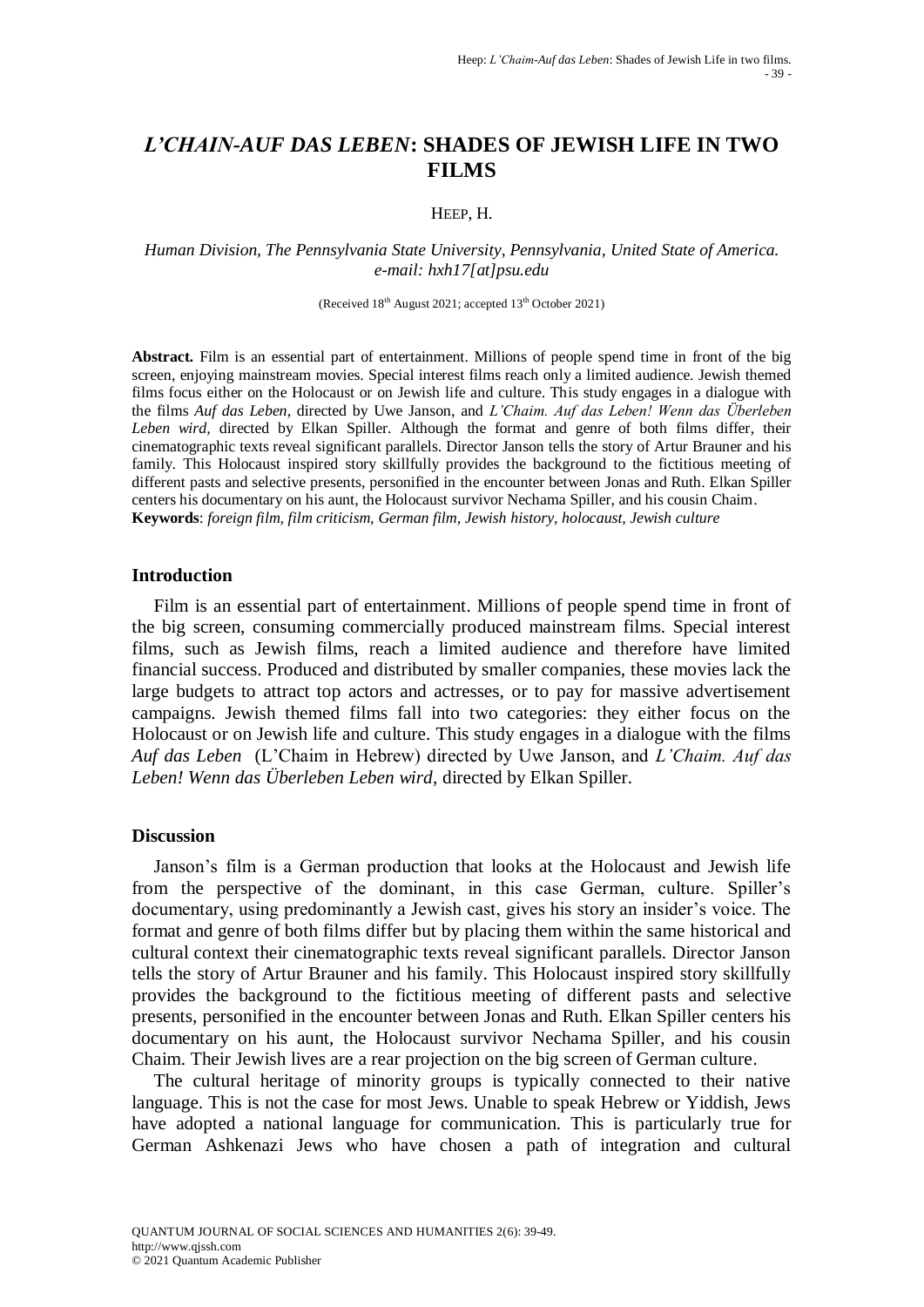assimilation since their emancipation in 1812. But in order to be Jewish, Jack Zipes argues that "what makes Jews in Germany definable as German Jews is their cultivation and use of minor literature and language to distinguish themselves as other than Germans" (Zipes, 1994). Moreover, the use of Hebrew or Yiddish for other than religion purposes renders any commercial product virtually unattractive. One exception is Jerome Robbins' 2018 theater production of "The Fiddler on the Roof" in Yiddish. In addition, the market for Yiddish or Hebrew productions is relatively small.

Michael Lipka lists the number of Jews in the United States, the largest concentration of Jews outside of Israel, at 5.3 million. He divides this number into 4.2 million Jews who identify themselves by religion and 1.2 million of no religion (Lipka, 2013). The ethnic, religious, linguistic, and geographic diversity of Jewishness is reflected in different film industries. Not surprisingly, U.S. companies have produced an impressive list of thematically diverse and commercially successful films. S. Spielberg, for example, directed the Holocaust themed film "Schindler's List," as well as "Munich." Q. Tarantino created the revisionist Nazi film "Inglorious Basterds. Films produced in Israel often have the Israeli-Palestinian conflict as their thematic focus or reflect daily life in contemporary Israel. These films debut generally in non-commercial venues of major urban centers with a sizeable Jewish population. Two exceptions are the Israeli television series "Fauda," which premiered on February 15, 2015, and the film "Tel Aviv on Fire."

Jewish-themed films produced by German-speaking production companies typically debut at Jewish film festivals, and very few make it to the big movie screen of a Cineplex, limiting its market and its financial success even further. Some exceptions are, for example, the following films: "Europa, Europa;" "Nowhere in Africa;" and "The Reader."Often state funded or subsidized, the thematic focus of the German films is the burden of the past, as reflected in the German word *Vergangenheitsbewältigung.* The following directors and their films have contributed significantly to the discussion of Jewishness and the German identity: N. Seelich and her film "Theresienstadt sieht aus wie ein Curort;," Lukas Stepanik's film "Kieselsteine;" Robert Schindel and Lukas Stepanik's film "Gebirtig;" as well as Ruth Beckmermann's films "The Waldheim Waltz," and "Those Who Go Those Who Stay." Viewers often tend to overlook some of the deeper messages within these films. By placing the cinematographic texts within a historical and cultural context, Janson's "Auf das Leben," und Spiller's "L'Chaim" portray multiple layers of Jewish life in and around Germany.

Janson"s *Auf das Leben* involves several members of the Brauner family. Based on the childhood memories of Artur Brauner, the film is dedicated to his wife Maria, and produced by Brauner"s daughter Alice. His niece Sharon Brauner plays the young singer Ruth Weintraub. This Holocaust inspired story skillfully provides the background to the fictitious meeting of different pasts and selective presents, personified in the encounter between Jonas and Ruth. The beginning of the film takes the viewer into a spacious art décor apartment in Berlin. Here, we encounter Ruth Weintraub who has to move into public housing. When Ruth refuses to get into the moving truck, Jonas, one of the movers, offers her a ride in his van. Ruth, who once was a cabaret singer and now earns her living repairing string instruments, asks Jonas to deliver an instrument to a client. When Jonas returns to Ruth's new apartment to hand her the money for the repair, he finds her unconscious in the bathtub with her wrists slashed and takes care of her. While Ruth remains hospitalized, Jonas moves into her new apartment. After her release, Ruth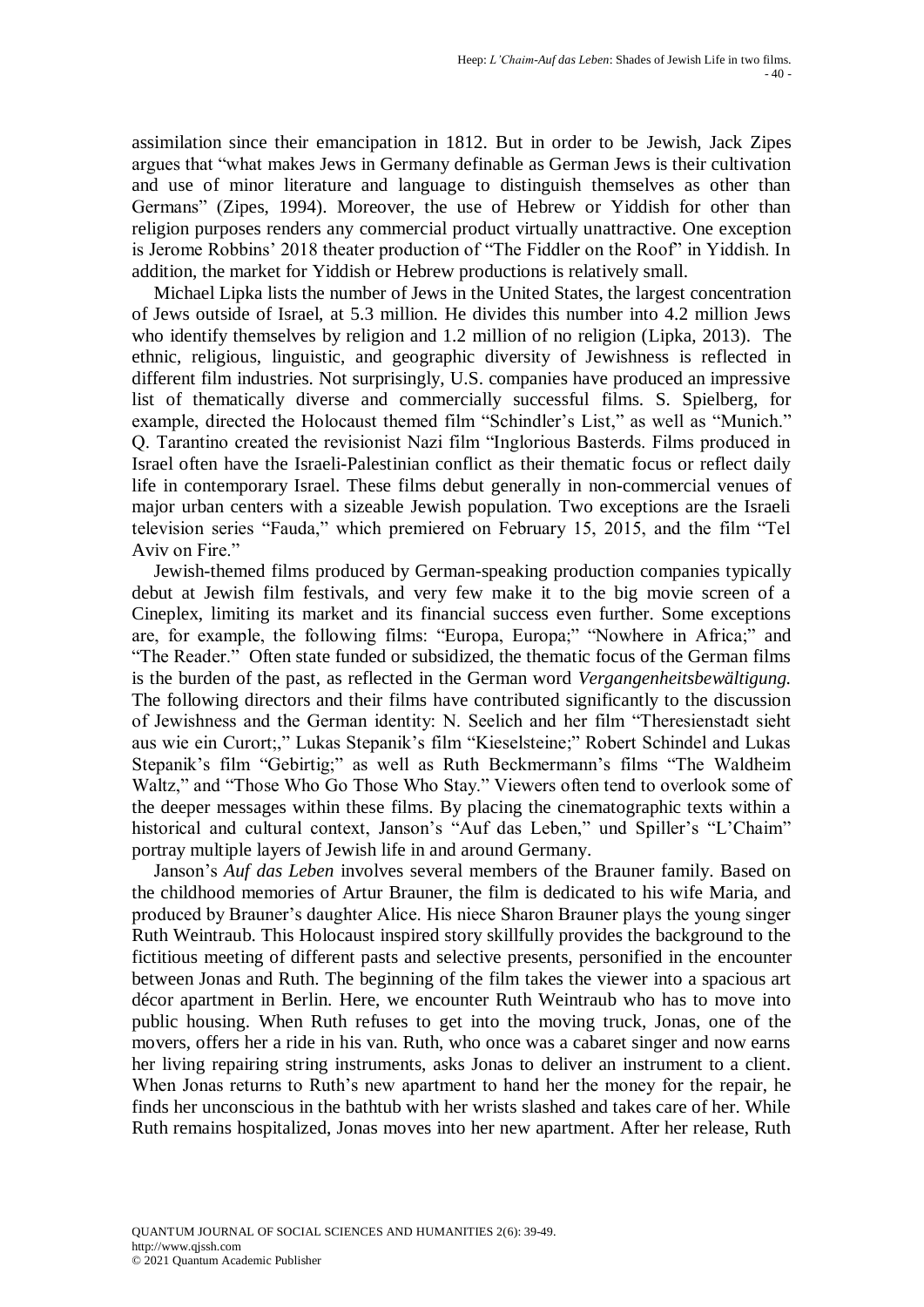and Jonas begin a relationship in which their pasts intertwine. Ruth escaped death in a Nazi concentration camp. Jonas is trying to flee from multiple sclerosis.

Ruth"s past is overshadowed by the death of her entire family during the Holocaust. These traumatic events and her miraculous survival effortlessly merge into each other in Ruth"s past and present life, however, her present is eclipsed by her own past and the collective past of her native Germany. While present and past overlap in her life, *Auf das Leben* has the audience convinced that the Third Reich is merely history and has little impact on post-War Germany. But history is written by the winner, and Ruth"s Jewish past and the death of her family remain unsung. What is her past? German history is a succession of three political configurations, or Reichs, in which Jews were never center stage. Charlemagne"s empire, the first Reich, lasted from 800-1805 and excluded Jews completely, since Jews were not emancipated until 1812. In the Middle Ages, Jews were excluded from the medieval guilds and from owning land, thus marginalizing Jews geographically, politically, economically, and socially.

The Second Reich, the period of enormous economic and political expansion, tricked German Jews into a complete assimilation, albeit only as assimilated Germans rather than as alien Jews. The period of the Weimar Republic (1919-1933) offered Jewish Germans a high level of social and political integration combined with relative affluence. Democracy had provided the Jewish population in Germany with a true homeland in which Jewish and non-Jewish Germans coexisted harmoniously. Hitler's successive Third Reich launched an unprecedented attack on Germans who happened to be Jewish. The Holocaust proper, or the decision to eliminate Jews, began with the Wannsee Conference on 20 January 1942. In an upscale villa outside of Berlin, Nazi offers decided the Final Solution. Assimilated German Ashkenazi Jews were originally not scheduled for mass killings, nor were Mischlinge, children of religiously mixed marriages. Of the 6 million Jews, who died in extermination camps, 200,000 were German and Jewish; 5.8 million Jews came from Eastern Europe.

To facilitate the killing of Jews, and as part of the political ideology, the Nazis had to stereotype all Jews as *Ostjuden*, a group of orthodox Jews from Eastern Europe, whose conservative way of life, their language, and Eastern physiognomy, corresponded to the image of what a Jew was supposed to look like to the uninformed German Gentile. Eventually, German Jews began to be deported to the *Musterlager Theresienstadt* by 1942. Only due to overcrowding, those assimilated, educated, integrated German Jews were resettled in Auschwitz. At the end of WWII about 20,000 Jews survived in Germany, either by hiding or by being married to non-Jews. Currently, Germany is home to about 250,000 Jews, of which 120,000 live in Berlin. Eighty percent of the Jews in Germany come from the former Soviet Union. Marion Kaplan explains that the Jews who lived in Germany before the fall of the Wall "were at best ignored and at worst vilified by other Jews for continuing to live among their former murderers" (Kaplan, 1994).

Indeed, German Jews are faced with the dilemma of celebrating their Jewishness in a host culture that has been reluctant to include others. According to Jack Zipes, German Jews are caught between "cosmopolitanism and victimization" (Zipes, 1994), between a global community of Jews of the diaspora abroad, and the remembrance of the Nazi Holocaust at home. Moreover, Israel is of particular significance for any Jewish person since *hok ha-shvut* or *oleh,* the law of return, grants any Jewish person the right to immigrate to Israel. Kaplan lists five obstacles facing the Jewish community in Germany: (1) the overall decline of Jewish communities in Germany. Even after the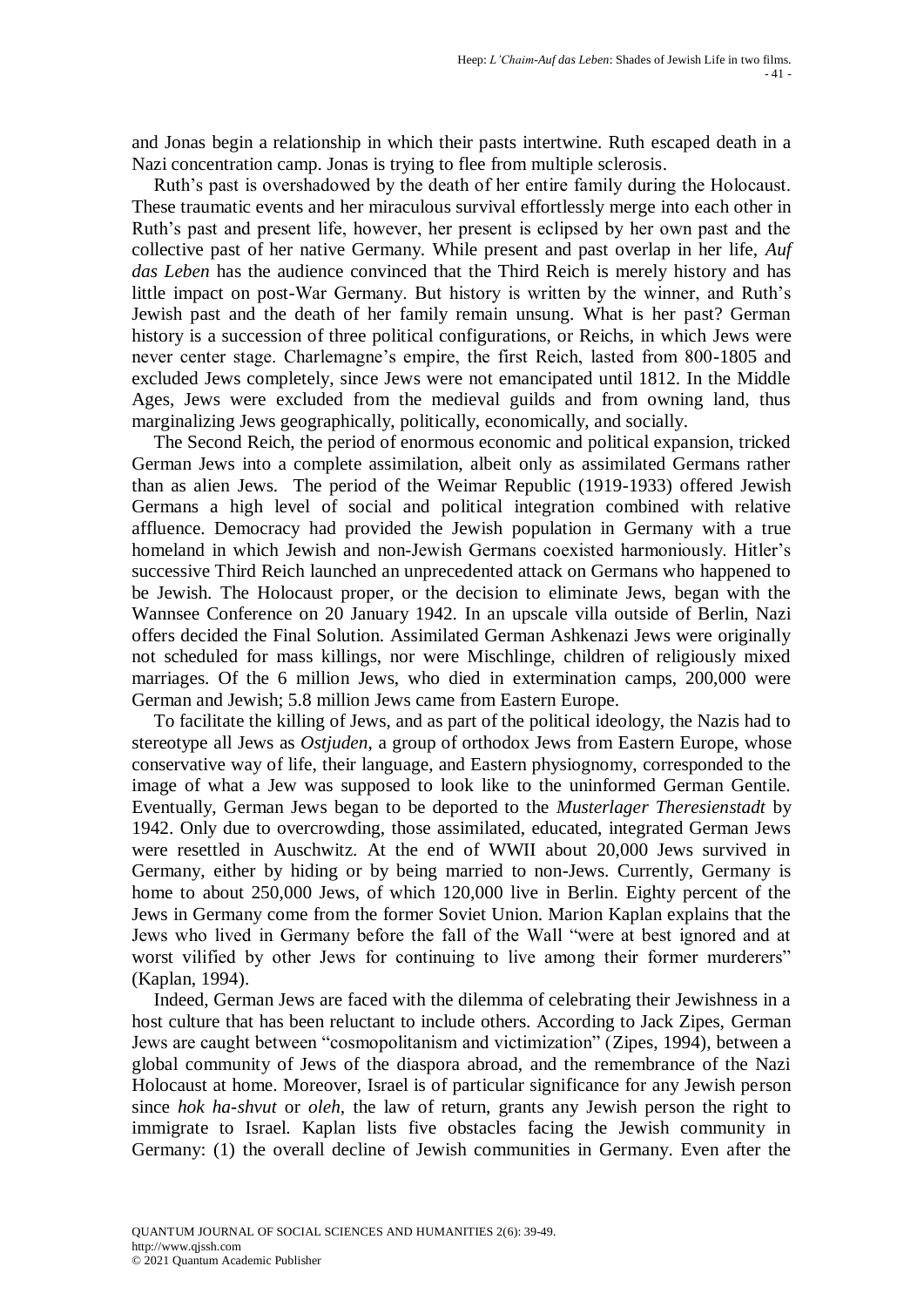influx of growth post-Wall, the number of Jews in Germany remain small and in the "shadow of the 600,000 Jews of the pre-Nazi era" (Kaplan, 1994); (2) Young Jews in Germany are reluctant to participate in formal Jewish life, considering "the structures of the Gemeinden to be archaic and "no place for young people" (Kaplan, 1994); (3) to find a common voice among the different Jewish groups even within Germany (Kaplan, 1994); (4) intermarriage in Germany, "as high as 70 percent" (Kaplan, 1994), is seen as a threat to conservative traditions; and (5) the influx of ex-Soviet Jews, according to Kaplan, has changed the particular form of Jewish life in Germany (Kaplan, 1994).

Kaplan also observes a unique interpretation of Jewishness among German Jews, who want to be Jews but not Jewish (Kaplan, 1994). This sentiment is in line with a German thinking that has historically rejected organized religion. Indeed, Germany has led the way in the denunciation of religion from Martin Luther, who rebuffed Catholicism, to Karl Marx, who wanted to abolish religion altogether, to the formation of the Jewish Reformed Movement, and the Ibn Rushd-Goethe mosque in Berlin whose female imam, the German Turkish-born lawyer and women"s rights activist, Seyran Ates, breaks with Islamic gender taboos,. It seems that in order to be German one must reject organized religion. Kaplan states that "most of Germany"s Jews are not religious," (Kaplan, 1994), and this is certainly the case for the protagonist Ruth Weintraub in the film *Auf das Leben*.

The viewer encounters Ruth in post-Wall Berlin as she is evicted. In her old and empty apartment, she encounters Jonas, who is one of the movers. Their stories are masterfully woven together through different chronologies by way of flashbacks (which take us to 1973) and flash-forwards. Pasts and presents begin to merge in the narrative of Ruth, played by Sharon Brauner and by Hannelore Elsner--an actress who has the stature of Meryl Streep in German cinema-and Max Riemelt who not only plays Victor, Ruth's lover from the past, but also the present day mover Jonas. Ruth and Victor's story, the past, is mirrored in the current love story between Jonas and his girlfriend Emily, played by the German television star Aylin Tezel.

Cinematographically, past and present are held together by casting the same actor to play Victor and Jonas. The fragmented existence of the Jewish Ruth is reflected in casting two different actresses. Her past is played by Sharon Brauner, whereas Ruth"s present is played by Hannelore Elsner. Both actresses have striking physical similarities that make the double casting even more believable. Furthermore, the past is preserved in the present through film reels of Ruth"s Yiddish song performances from the 1960s, and by the use of a consistent, monochromatic color palette, in which the present is filmed in the same faded beige tones as the past. Not surprisingly, takes are long in order to evoke an emotional response rather than the use of rapid visual stimuli so common in traditional Hollywood productions. Janson"s film seems to distance itself further from Hollywood by applying the technique of a Plan Séquence-a technique mostly used in Soviet film. But what does the film mean?

Not much has been written concerning *Auf das Leben*, thereby permitting me to present a brief kaleidoscope of the existing critical voices: Tilman Gangloff calls the film: "eine Ode an die Lebensfreude" (Gangloff, 2021) [an ode to joie de vivre], reminding us of Beethoven"s Ninth Symphony, and the "Ode to Joy." Like Ruth, so Gangloff, Jonas too wants to run away from his fate. Ruth's running away from the Nazis is called survival. Ulrich Sonnenschein alludes to a subtle Harold and Maude theme with a stronger emphasis on pointed dialogues and sharp criticism concerning their indifferent surroundings and the possibility of rescue (Sonnenschein, 1991).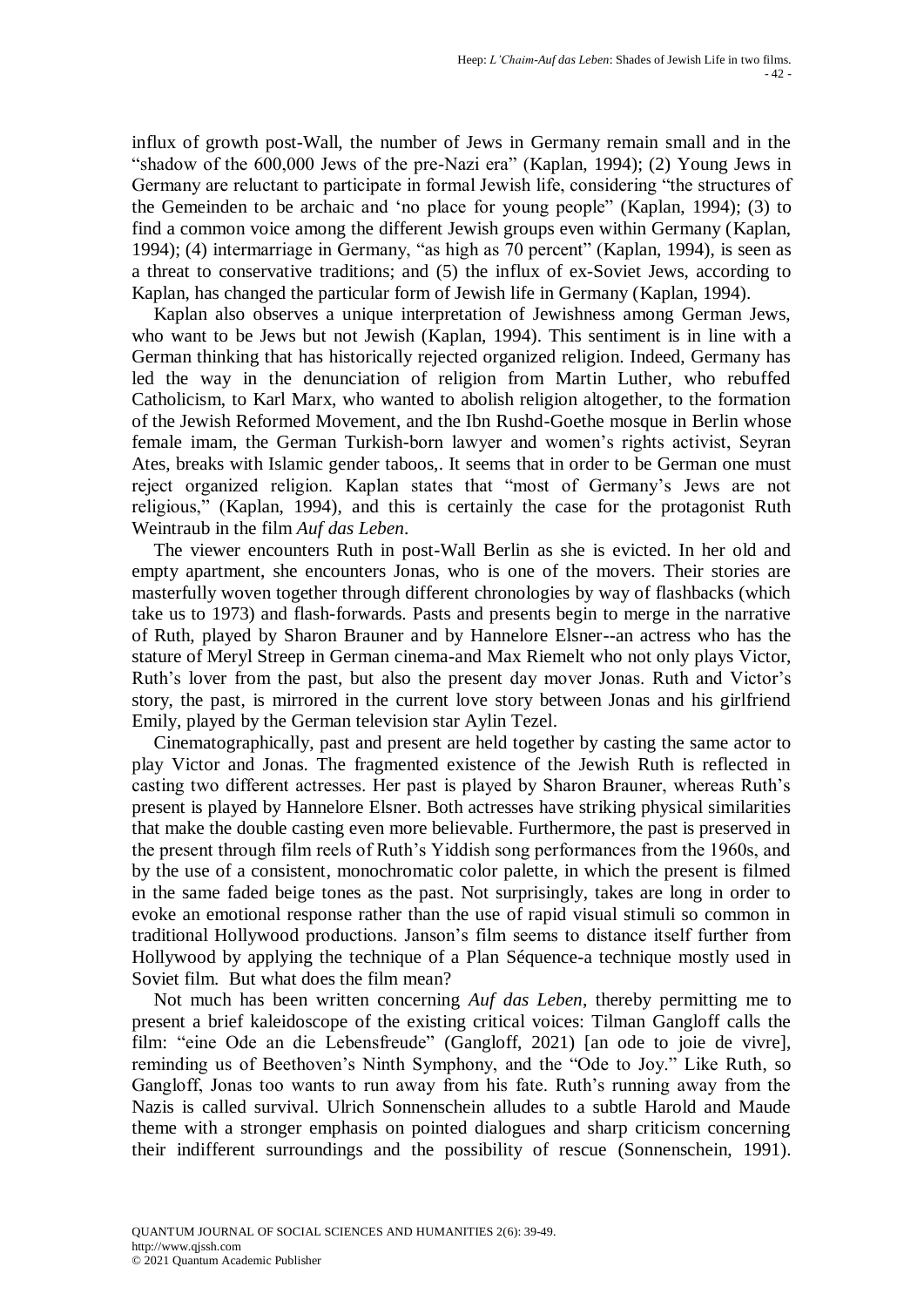Sonnenschein laments that the film lacks "narrative depth." Some internet bloggers are less kind and seem bored by the endless Holocaust scenes. Sheng Wang states online that "the exposition flashbacks, while entertaining, are way too long. They are the only things that screw with the otherwise good pacing of the film. Ninety minutes have never felt so long" (Volkan and Zintl, 2018). The perception towards *Auf das Leben* result a favorable audience score of 86% percent.

There is a general notion of anti-Semitism in these comments. The reviewer Thomas, for example, has a problem with the drama (what he means is the Holocaust): "Lets be honest here, it is way too much. Nazi references, Holocaust, dead parents, suicide attempts, heartbroken girlfriends, loneliness, destroyed careers etc. And yeah, I mentioned the Holocaust references already. In my opinion, this was done to make the film even more dramatically relevant, but it all rang pretty false to me and just included for the sake of it". How should the general audience read this film? Latently, or accidentally, or unintentionally resulted to anti-Semitic?

The very first shot in the film shows Jonas' van parked on a desolate underpass next to the train tracks. As the camera zooms in on the van, passing a ghastly urban landscape of dilapidated concrete, the viewer hears a song. At first, the female voice seems to be singing in German. Several beats into the song, the audience may recognize it as the popular "Bei Mir Bistu Schejn," sung in Yiddish by Sharon Brauner. The underlying message for the viewer is that Jews can be heard but should not be seen. Later in the film"s soundtrack, Brauner and Elsner merge their voices in the Yiddish song "Rumenye, Rumenye," accompanied by Psychoband, the psychologically impaired members of a locked psychiatric unit of a Berlin hospital in which Ruth had spent time after her failed suicide attempt. Jews and Gentiles, Sharon and Hannelore, must literally be crazy, and they have the diagnosis to prove it. This message is echoed in the trailer. Here selected scenes are glued together by poster-esque shots reading: "Das Leben ist Absurd" [Life is absurd] and "Das Leben ist Bitter" [Life is bitter]. These two avowals certainly ring true when we add: for Jews.

The film tries to recapture, rewrite, or reinterpret the events of the Holocaust by applying the technique of foreshadowing. After her furniture is loaded, Ruth refuses to get into the moving truck. At first puzzled by her refusal, the viewer learns that Ruth and her family were taken by truck into the forest to be shot by Nazis. Ruth escaped execution by being pushed off the truck by her mother. This was the last time she saw her family. Ruth's permanent temporariness, and that of possibly all Jews in Germany, is symbolized by the lack of a bed in her old apartment. Constantly on the run, Ruth leaves no social or personal footprint, since she must remain vigilant against possible attacks. Unable to find safety and comfort in her environment, Ruth gets rid of her bed.

Furthermore, the film vaguely tells the survival story of Artur Brauner, whose daughter Alice Brauner is the producer of *Auf das Leben*, and whose niece Sharon Brauner plays the role of the younger Ruth. Born in Łódź, Poland as the oldest son of a Jewish family, Abraham, Artur or later "Atze" Brauner (1918-2019) fled Poland with his parents and four siblings for the Soviet Union, where he survived the Holocaust. Following the war, he and his brother, Wolf Brauner, went to West Berlin, while his parents and three of his siblings found refuge in Israel. Forty-nine of Brauner"s relatives died in the Holocaust. Twelve of them were killed at Babi Yar. Chemno/Kulmhof, a place just outside of Lódź, coincidentally was the location of the first gassing of Jews in mobile T-4 vans that had previously been used for murdering mentally challenged German Gentiles. Brauner encouraged many emigres to return to Germany in order to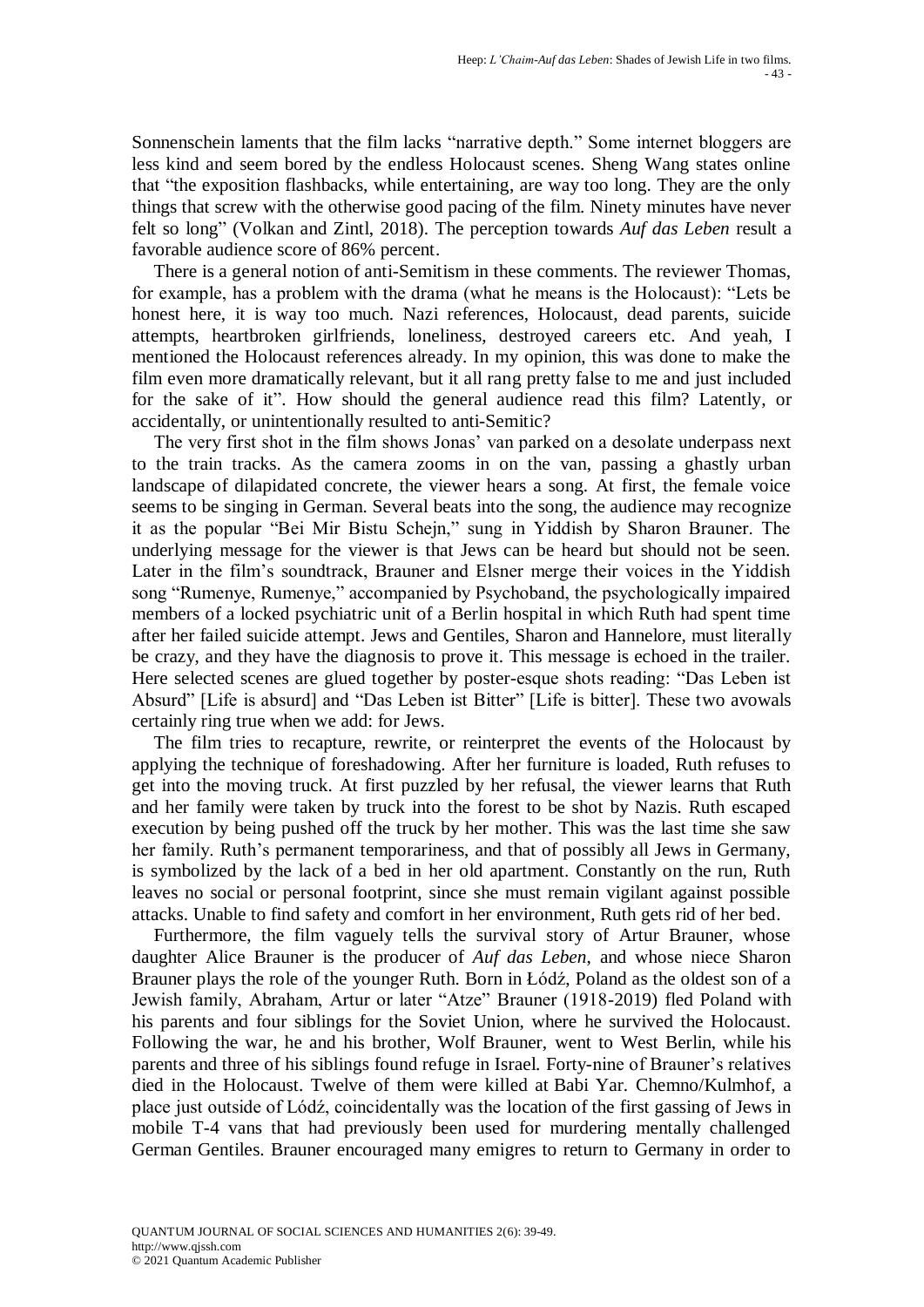take part in a new emerging West German film industry. In 1946, he produced the comedy "Sag die Wahrheit," one of the first films produced in post-WWII West Germany starred the legendary German actor Heinz Rühmann. Throughout his career, Brauner produced more than 300 films.

Like Brauner, Ruth's Holocaust story is irrelevant or even erased in the film. After her suicide attempt in the bathtub, Jonas washes Ruth"s blood away, and with that seemingly the Holocaust. As a gift, Ruth gives Jonas a menorah. For Jonas, who symbolizes a German *Jederman*, this Jewish religious object is useless. By getting rid of the menorah, Ruth not only gives away her Jewish culture and Jewish history, but she also hopes to pass on the memory of the Holocaust to Jonas. But Jonas will have none of it. The cultural and historical distance between the Gentile Jonas and Ruth, the Jew, is also reflected on a linguistic level. In order to familiarize Jonas with her past, Ruth addresses him with the familiar form of the personal pronoun *Du*, whereas Jonas keeps his distance culturally and linguistically by addressing the Jew with the formal and distant pronoun *Sie*.

Is it necessary for Ruth to give away the Jewish menorah in order to be German? On the one hand German Jews have faced the dilemma of culture versus religion. Jeffrey Peck argues that German Gentiles, like Jonas, regard Jews with suspicion since "the distinction between their ethnicity and religion is ambiguous and casts doubt on their Germanness" (Peck, 1994). The question of Lesser Germany, debated in 1848-49 and 1870-71, laid the historical foundations for Germany"s cultural and ethnic homogeneity, as well as the exclusion of otherness. E. Roudinesco suggests that a unified national identity "was superior to any form of diversity, whether regional, linguistic, racial, familial, or cultural" (Roudinesco, 2014). In this new world order, otherness meant to be discriminatorily different. Accordingly, Jews could be associated with "sodomites, sexual criminals, the abnormal, the marginal, the mystical, the insane, and their rebellious creators" (Roudinesco, 2014). Ruth must be aware of that history and gives away her symbol of otherness, the menorah. Her action has a historical, as well as a psychological explanation. Because of the Holocaust, and in light of an increasing anti-Semitism, German Jews are not only afraid of being Jewish but, as R. Seligmann claims, are filled with shame for being different (Seligman et al., 1994). This idea is not new, since many Holocaust survivors have remained silent out of shame of being Jewish.

In *Auf das Leben*, Jonas suffers from multiple sclerosis. Is his disease supposed to equate the sufferings and the brutal murder of 6 million innocent people? The film seems to suggest that Gentiles also suffered in the past. Currently, medical treatments have been developed that slow down the progressive nature of Jonas' disease. For those 6 million, who fell victim to the Holocaust, there was no reversal for death in the gas chambers by Zyklon B. Jonas inherited his disease from his mother, the generation responsible for the Holocaust. But *Auf das Leben* is not like an Ibsen play; here the previous generation does not pass on its guilt to the next generation. On the contrary, Janson tries to cut the historical connectedness between the Nazi past and post-War present.

In the end, the audience is presented with a partial happy ending. Ruth's love for Victor may have failed, but in the next generation, represented by Jonas and Emily, a loving relationship is attained. Some fictitious texts intertwine characters on different social or ethnic levels, but Ruth and Jonas" stories are kept separate. Neither Jonas nor his girlfriend Emily are Jewish, which means that there is neither love, nor a future for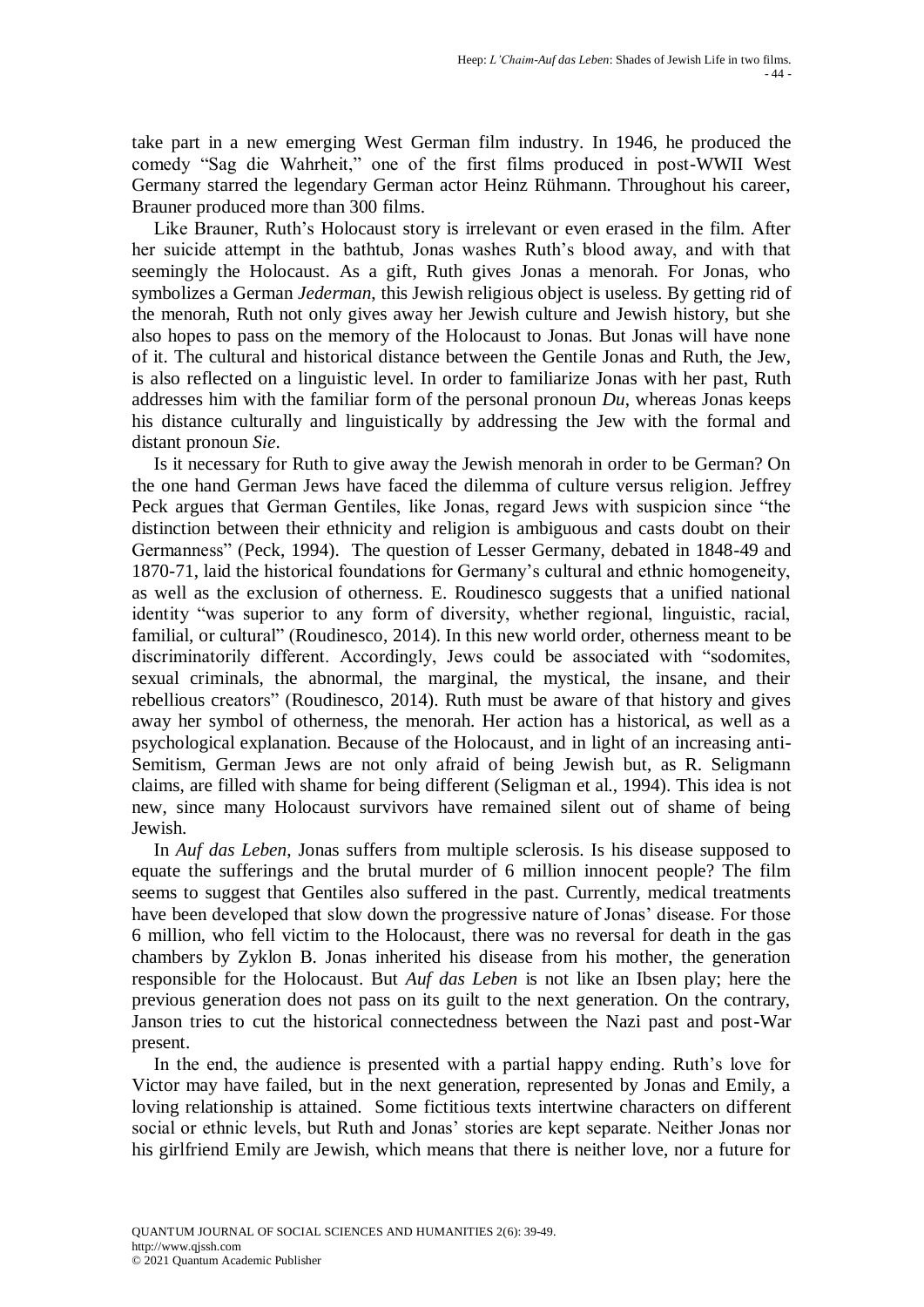Jews. Except for Sharon Brauner, who is half-Jewish, none of the actors in the film are Jewish. Hannelore Elsner, who portrays Ruth, is known for unconventional and controversial roles; for example, she was the first naked woman on stage in a conservative Munich theater. In the absence of a Jewish actress, Elsner is a good typecast choice. Her black hair, dark eyes and overall physiognomy, as well as her character"s Jewish sounding last name allow her to pass as Jewish, at least to the uninitiated eye. Moreover, Elsner gives a moving rendition of the Yiddish song: "Ich hob dich tsufil lib." Emily, Jonas' girlfriend and the implied heir of the childless Ruth, however, is played by the Muslim actress Aylin Tezel.

The future for Jews in post-war Germany looks grim. Ruth remains childless, and she gives away her menorah. Judaism in Germany is again confronted with anti-Semitism. During a performance of a Yiddish song in a bar, Ruth is verbally attacked by some members of the audience. While scenes like these represent historic authenticity, they also open the door for more anti-Semitic statements in public. In another example of the anti-Semitic climate in Germany, when Jonas recovers his stolen van, he discovers that the thieves had spray-painted the number 88 on the side of the van. The number 88 is a well-known neo-Nazi symbol for "Heil Hitler," since "H" is the eighth letter in most Western alphabets. The future for Jews in Germany seems marked by that number.

At first, Uwe Janson and Elkan Spiller"s films seem to have only the title: *L'Chaim* in common. A closer look reveals significant parallels. First, both film share parts of their own family history. *Auf das Leben* tells the story of Artur Brauner, the father of the producer Alice Brauner and the uncle of the young female character Ruth Weintraub, played by Artur"s niece Sharon Brauner. Director Elkan Spiller is Chaim Lubelski"s cousin. Spiller"s film *L'Chaim, Auf das Leben! Wenn aus Überleben Leben wird* labels itself as a documentary. In 92 minutes, the camera follows Chaim Lubelski, a jack of all trades, who, at age 63, gives up his own life to take care of his aging mother. The documentary is loosely arranged around ten segments each taking place in various locations. The film opens with a scene on a motorway in Belgium. Chaim is on his way to the Netherlands to buy marijuana. His choice of music in the car, as well as his physical appearance, associates him with Sinti-Roma at first, rather than revealing his Jewish identity.

The second segment of the film takes the viewer to Antwerp, where Chaim"s widowed mother, Nechama, lives. The viewer learns that Nechama, a concentration camp survivor, has recently lost her daughter Letti. This fact, however, is kept secret from her since she might not survive the death of her child. Brief references related to the cutting of her hair in the concentration camp are swept aside in order to present Chaim"s mother as a simple soul, whose main source of entertainment comes from the German *Bild-Zeitung*. The third segment creates a stark visual contrast. Whereas the first two segments are dominated by rainy European skies, the third opens with blue, sunny skies in Israel. The scenic differences are reflected in Chaim"s different lives as well. In Jerusalem, he has rented a room for his religious books. Since his surroundings in Europe are devoid of any religious symbols, the viewer learns that Chaim indeed is observant. Aware of his Jewishness, but uncertain about Judaism in Europe, Chaim can fully practice his religion in Jerusalem. Jewish music, shorter takes and varying camera angles visually emphasize the abrupt thematic shift. Whereas Chaim"s Jewish identity was not addressed at the beginning of the documentary, it becomes center stage in this Jerusalem segment. A group of orthodox Jewish children on a playground in Antwerp create the thematic transition to the fourth segment back in Belgium.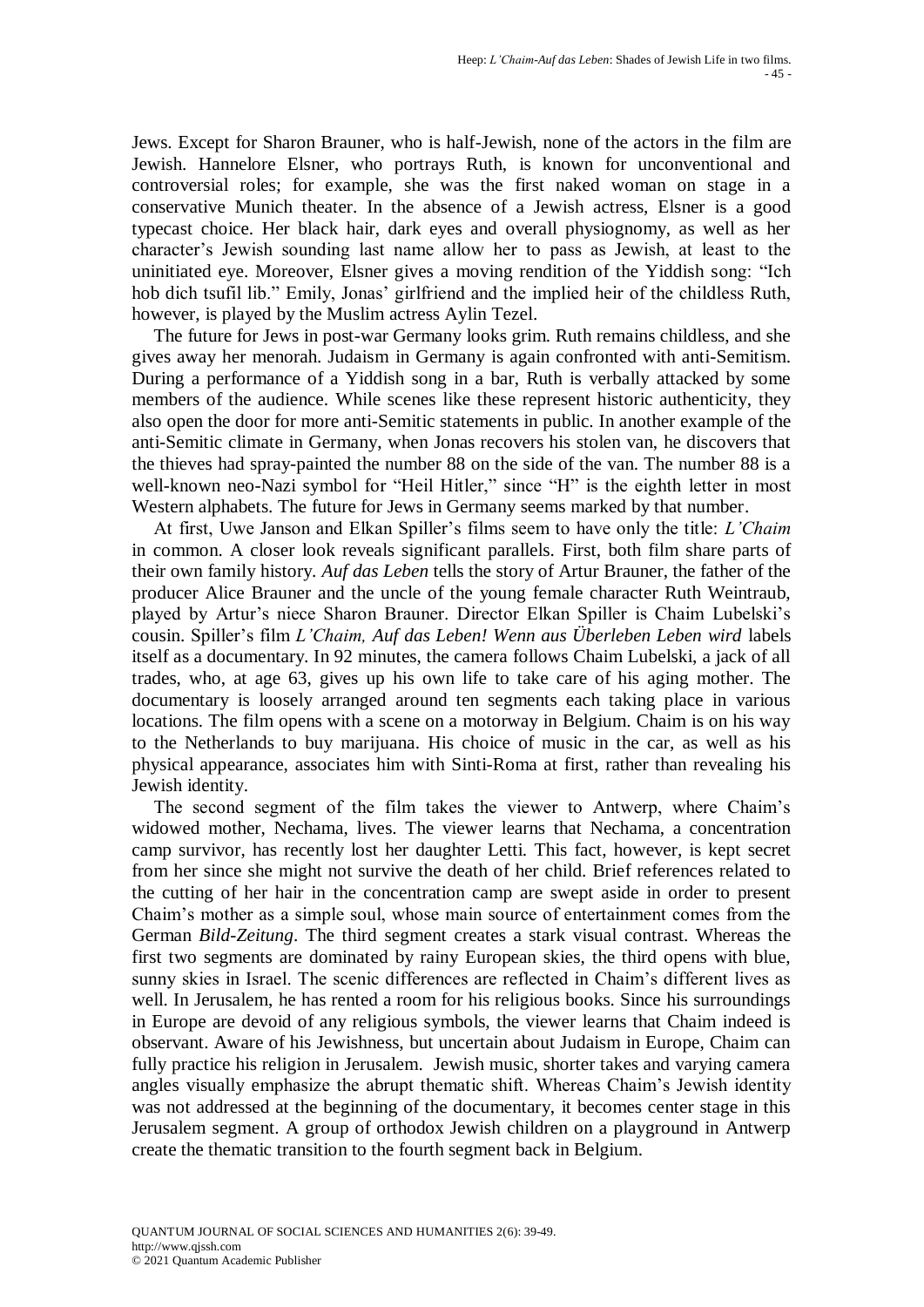During long dinners, Nechama, shares insights about her son and her own past before and after her internment in a concentration camp. After a quick visual return to Jerusalem, the sixth segment, presents footage of Chaim"s stay in Brooklyn, where he purchased Levi jeans in order to sell them for a large profit in Germany. Through this scheme he was able to make \$2 million. The next segment shows Chaim in Israel where he is purifying himself in a river. The arrangements of these segments invite the viewer to associate the river with a mikvah in which Chaim needs to wash away his secular lifestyle outside of Israel. While floating in the river, Chaim openly criticizes society as being too superficial. Back in Antwerp, the viewer now finds Nechama in a wheelchair. Because her health is deteriorating, Chaim is more committed than ever to his mother. He states that his goal in life is to be there for her. The camera fades out and his mother dies. The death of Nechama releases a wave of emotions; the viewer learns that Nechama"s parents died in Auschwitz and that she never got over the loss. Before her death, Nechama wishes that the Germans, who killed her parents, burn themselves. Chaim utters that nobody can escape his own destiny.

The omnipresence of the Holocaust is the theme of the next segment filmed in Israel. For Chaim the Holocaust is present, not only as the child of a Holocaust survivor, but also in current threats against Jews. Caught between the Holocaust of the past and anti-Semitism of the present, Chaim sees his own life as one between destruction and mere existence. The final scene takes the viewer to his mother's cemetery. The gray sky reflects Chaim"s mood since the death of his mother. In order to regain his own life, he visits friends in St. Tropez but a song about a Yiddish mother sung in French overshadows the scene. The past remains present.

Mindjazz Pictures, the small film company that distributed *L'Chaim. Auf Das Leben!* praises its film with kaleidoscopic quotation-bites on its website: "ein brillanter Film den man unbedingt sehen muss," [a brilliant film that you absolutely have to see]; "ein Dokumentarfilm, der berührt, weil sein Protagonist vor allem eins ist: menschlich" [a documentary that moves because its protagonist is human above all]; and "L"Chaim ist ein Loblied auf das Leben, trotz allem was geschah" [L"Chaim is a hymn to life despite everything that happened]. The overall reception of the film was positive, and it received several awards, such as the Audience Award at the Festival des deutschen Films (in 2014); the North Carolina Film Awards Directors Award (in 2015); the Silver Award winner California Film Awards (in 2015); and the Special Festival Mention at the 3rd Indian Cine Film Festival (in 2015).

Some critics, however, struggle with the role of the protagonist. Georg Dietz, for example, presents a different reading of the easy-go-lucky jack of all trades: "Chaim Lubelski ist aber auch ein großer Gescheiterter, könnte man meinen, ein Kiffer, der mal Schachprofi werden wollte, ein Millionär, der alles wieder verloren hat, ein Beau, der auf der Straße lebte, ein Sprachwunder, den sie überall mochten, wo er hinkam, selbst wenn er aussah wie ein Penner, mit seinem struppigen Bart und seiner ausgeleierten Jacke" (Diez, 2017). [Chaim Lubelski also is a great failure, one might think, a pothead, who at one point wanted to become a chess master, a millionaire who lost everything, a beau who lived in the street, a polyglot, who was liked everywhere, even if he looked homeless with his bristly beard and his worn jacket]. Dietz"s assessment fits into the first scene of the film in which a disheveled man, listening to a mixture of polka and gypsy music, is on his way to buy marijuana.

Although Chaim is not immediately identified as being Jewish, his first impression on the viewer is that of a social outcast, or at least a loner. Spiller"s introduction of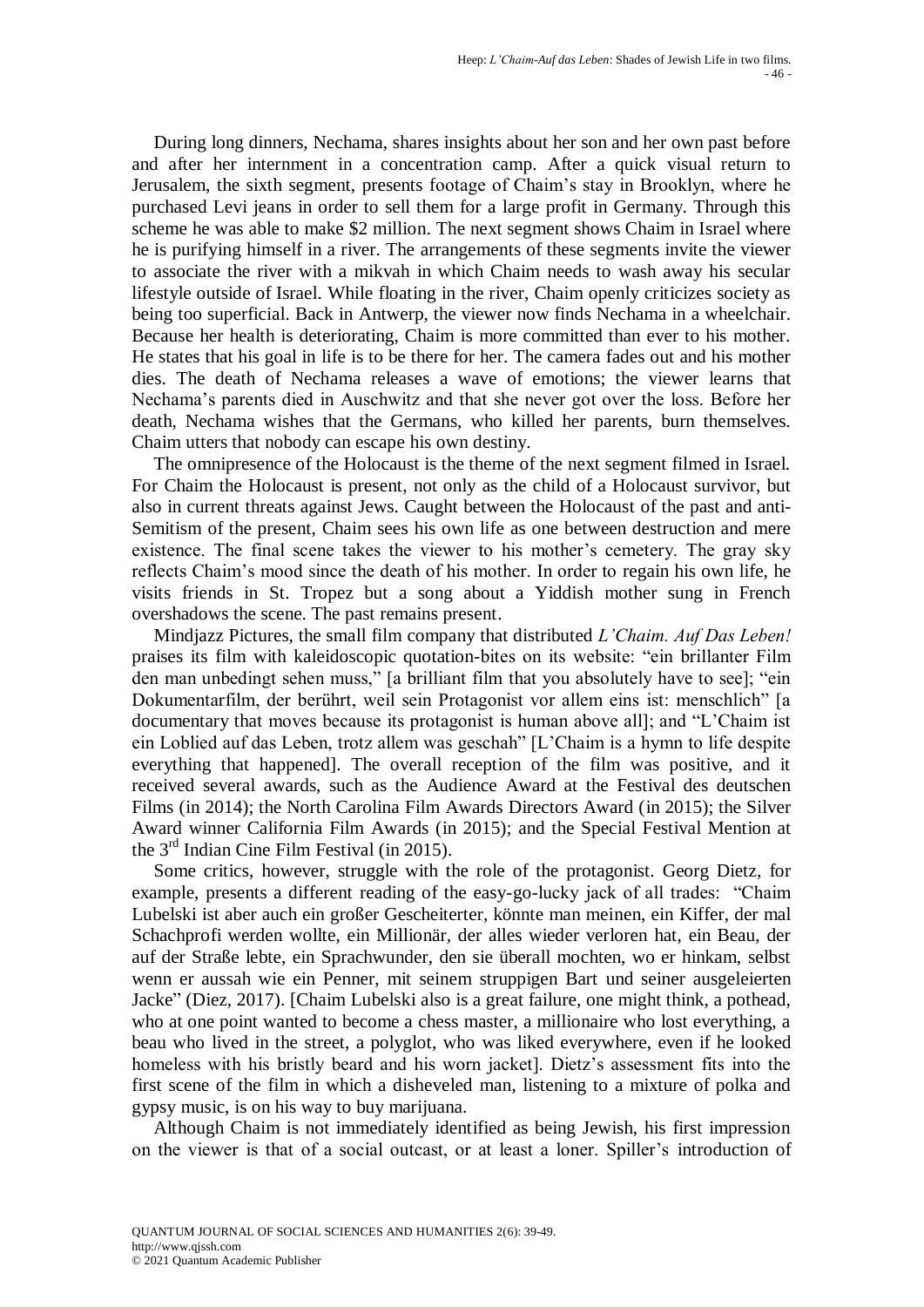Chaim leaves the viewer puzzled. Is Spiller telling his audience that Jews, like Chaim, are poorly integrated and remain on the periphery of European societies? Should Chaim"s professional failures be read as his deliberate resistance to integration into his hostile, anti-Semitic surroundings? Is Spiller expressing his own feelings about Judaism through his cousin Chaim? This unconventional, idiosyncratic character turns him into the stereotypical wandering Jew of the diaspora. Jack Zipes sees great opportunities in Chaim"s nomadic existence, "so that the mind and body can wander and create their own space and margins" (Zipes, 1994). Indeed, Chaim remains in his own space, but that space is social isolation.

Particularly in the normative German culture, Chaim"s nomadic approach could offer "the potential for re-formation and re-arrangement" (Zipes, 1994) of a society that is stuck in the definition of *Leitkultur.* Ruth and Chaim, who are assimilated Germans while being other, could be cultural stepping stones in creating a more inclusive Germany by coming "together in a new way" (Zipes, 1994). But Ruth and Chaim oscillate between the "simultaneous undefinition and definition of what it means to be Jewish in a different-sounding and –meaning" (Zipes, 1994) environment. Chaim"s life remains unsettling, and his restlessness is mirrored in the erratic structure of the documentary.

Because of Germany's cultural reluctance to include others, Spiller's use of Jewish family members must remain restricted as well. With the exception of a very brief scene with Chaim"s brother Usher, scenes involving Jews juxtapose ultra-orthodox Jews in Antwerp and Jerusalem"s Mea She"Arim with Chaim, a non-traditional Jew who himself oscillates between orthodoxy and an alternative lifestyle. Either lifestyle choice positions Jews on the periphery of a non-Jewish host culture in Europe. Maybe this is Spiller"s indirect attempt to portray the social and ideological struggle of Jews in Europe. Since their emancipation, German Jews have been caught between the dilemma of abandoning traditional beliefs for the promise of being integrated into a non-Jewish majority culture, or of preserving Jewish customs in isolated religious enclaves such as Mea She"Arim, or Crown Heights and Williamsburg in Brooklyn. Neither choice has served European Jews well. Jewish shtetls were easy targets for pogroms and mass deportations to Nazi death camps, while assimilated, integrated German Jews ended in Theresienstadt or Auschwitz. That dark past is at the core of both *L'Chaim* films. Chaim"s mother Nechama Spiller Lubelski was interned in the concentration camp Peterswaldau, Ruth's parents died in Auschwitz. Ultimately, both Chaim and Ruth are unable to combine their German and Jewish backgrounds successfully.

The question of a Jewish identity was rekindled after the fall of the Berlin Wall, when Jews, particularly from the former Soviet Union, emigrated to Germany. Karen Remmler argues that Jews living in Germany before 1980 "had been relatively reticent about their Jewish background" (Remmler, 1980). Henryk Broder, Michel Lang, Erica Burgauer, Lea Fleischmann, Barbara Honigmann, Rafael Seligmann, among others have struggled to combine their Jewishness with a German national identity. Is there room for individuals of different faiths and different ethnic origins? The question of who is German is imminent in the wake of rising violence against other Germans. Ruth and Chaim are presented with the dilemma of combining "Jewish identity and or culture within the specific historical context of Germany's past and present," (Remmler, 1980) the Holocaust and increasing anti-Semitism. Chaim is rendered immobile, while Ruth tries to commit suicide.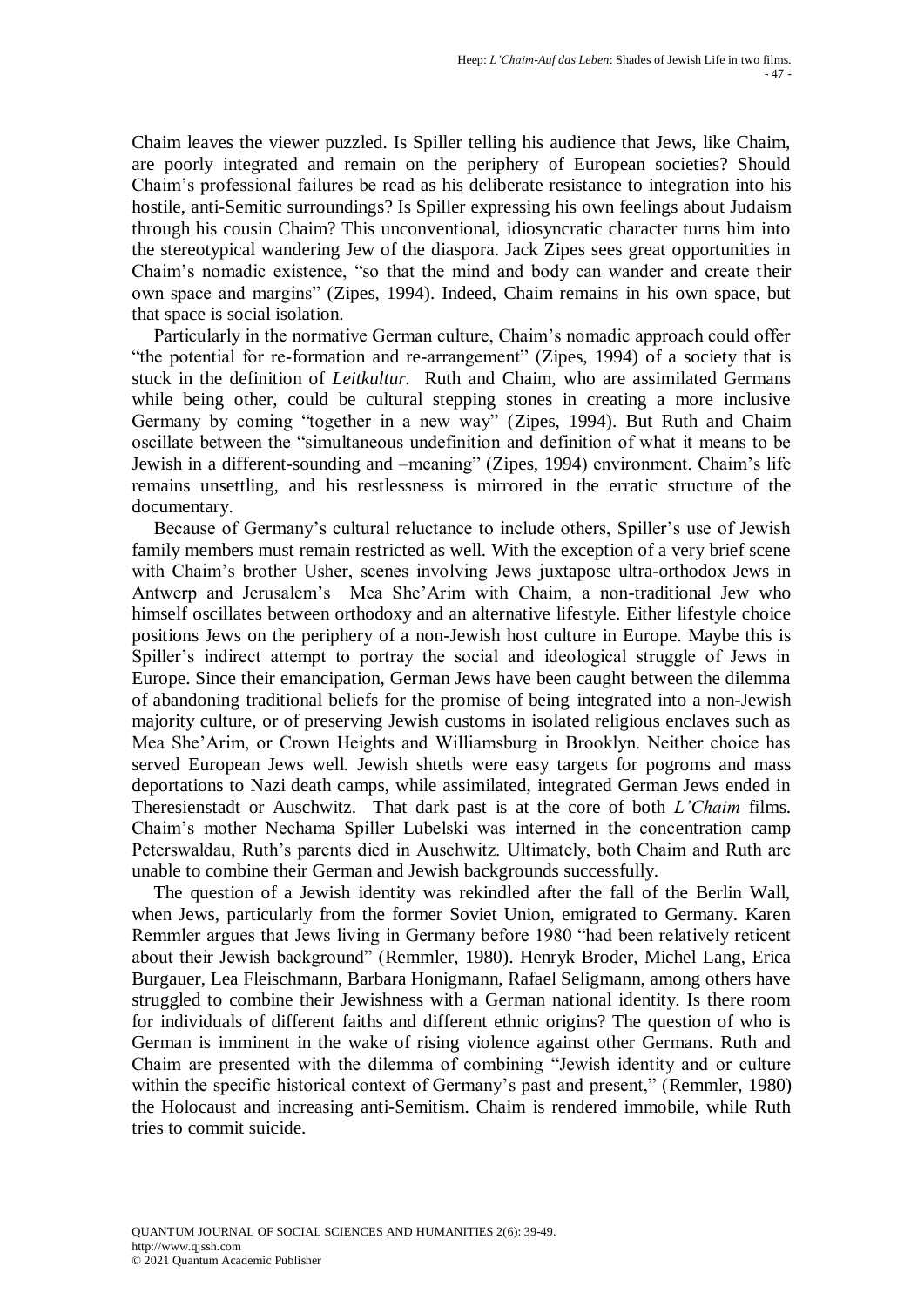To balance past and present is a challenging task for Jews. The past is irrevocably connected to the Holocaust, while building a future "in which Jewish communities can become a vital, central part" (Remmler, 1980) of an increasingly diverse Germany is problematic. Jewish culture is steeped in the past, not only in the form of remembrance, but also by its focus on the past in the form of *Yahrzeit*, the annual commemoration of someone's death. Both *L'Chaim* films obsess about the past, personified by their parents. Ruth's parents were murdered in a concentration camp, while Chaim, who takes too personally the fifth commandment to honor father and mother, gives up his life for his mother. In so doing, he neglects the present and strikes off the future. He has no children; neither does his dead sister Lotti. We are never told if Chaim"s brother Usher has any children. Ruth too is stuck in the past because of the haunting memory of her parents" death. Since Ruth remains without children, her ancestral line ends too, consumed by the past and paralyzed in the present, there is no consideration of the future for either of them.

# **Conclusion**

Although Germany officially closed the door to anti-Semitism, violence against Jews continues. Until recently German politicians and media have been reluctant to address this emerging problem, but the reality of increasing anti-Semitism cannot be ignored any longer, certainly not for Jews living in Germany. On 21 July 2014, Micki Weinberg from *The Times of Israel* quoted the president of the Central Council of Jews in Germany, Dieter Graumann: "We are currently experiencing in this country an explosion of evil and violent hatred of Jews, which shocks and dismays all of us.… We would never in our lives have thought it possible anymore that anti-Semitic view of the nastiest and most primitive kind can be chanted on German streets" (Weinberg, 2014). Finally, Steffen Seibert, a German government spokesperson, told the Israeli through one of the agency in online: "One has to be ashamed when hatred of Jews is put on display so openly on the streets of German cities" (Seligmann et al., 1994). Therefore, Rafael Seligmann's assessment of a future for Jews in Germany is appropriately grim: "In the current intellectual climate, a full-scale renaissance of Jewish culture in Germany is impossible. There are just not enough Jews. And those who do attempt something in this direction awaken too little interest among non-Jews" (Seligmann et al., 1994). At last we get to toast to life "L"Chaim," but are those lives Jewish?

# **Acknowledgement**

This research study is self-funded.

# **Conflict of interest**

The author confirms that there are no conflicts of interests involved with any party in this study.

## **REFERENCES**